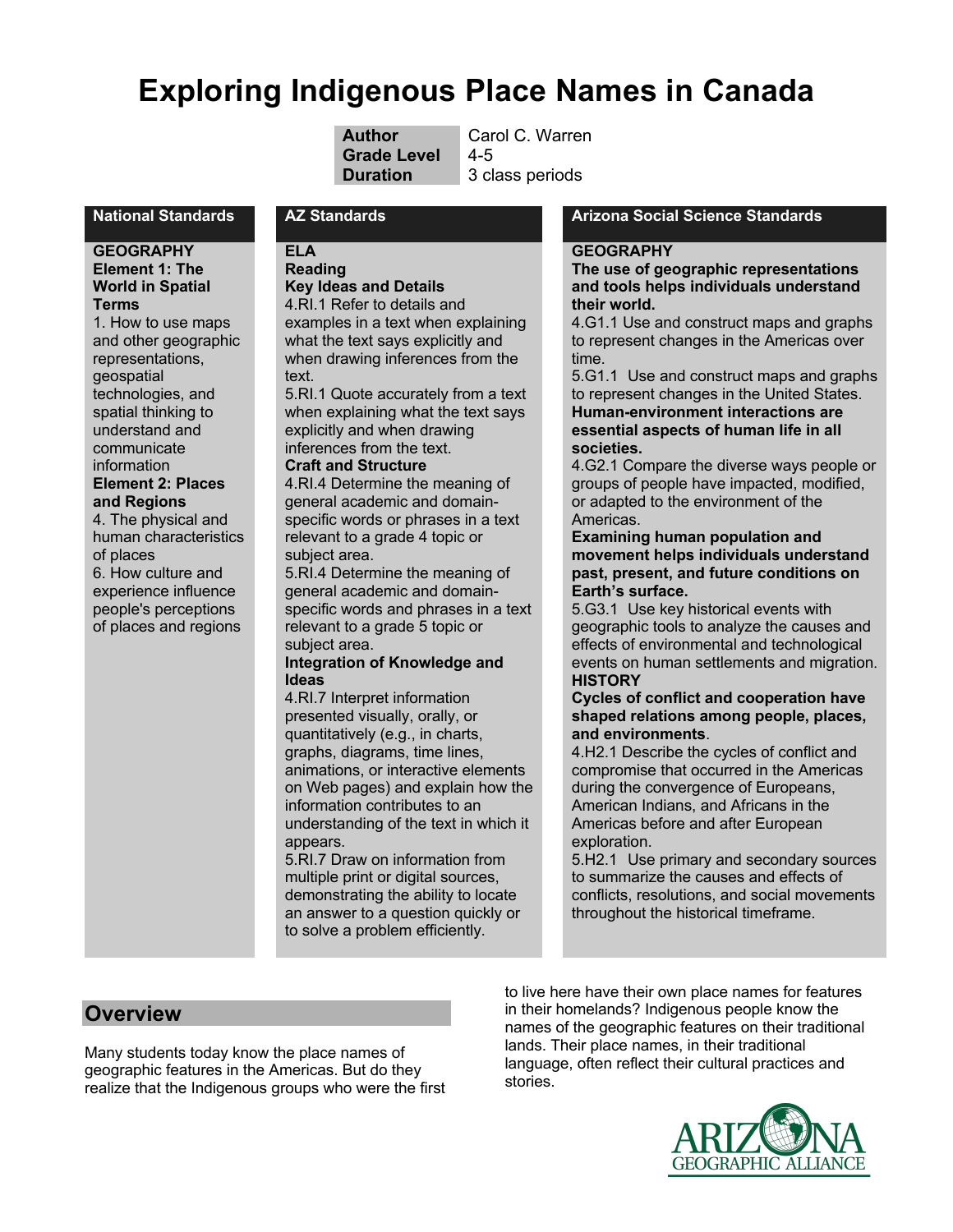### **Purpose**

In this lesson students will learn that Indigenous groups living throughout North America have place names for geographic features. Using Canada as an example, they will explore the origin of modern place names and compare with Indigenous place names.

## **Key Vocabulary**

**Indigenous** – groups or cultures that were the first to live in a certain place

**sovereign territory** – homelands ruled or governed by an Indigenous group

**First Nations, Metis, and Inuit –** the three groups of Indigenous peoples living in Canada; each has their own culture and language.

**replenished** - filled something up again or restored it to what it had been

**resource** – a plant, animal or mineral found in nature that can be used by people to help them live

**basswood** – a tree used by Indigenous groups as a resource; sap was used as a watery drink or boiled into syrup; young basswood leaves were used for food and the layer of new growth on the tree for soups and breads; parts of the leaves and bark were used for medicines

**treaties** – agreements made between Indigenous groups and the government of a country

### **Materials**

- § Our Home on Native Land map https://nativeland.ca/ (download for projection)
- § Coming Home to Indigenous Place Names in Canada map (download as a PDF and save where it is easily accessible**)** https://umaine.edu/canam/publications/cominghome-map/coming-home-indigenous-placenames-canada-pdf-download/
- § Physical Feature Maps for Students in Grade 4 http://geoalliance.asu.edu/sites/default/files/map s/Physical\_4th\_PO5\_Colors.pdf
- § Arizona Indian Reservations (Color) map http://geoalliance.asu.edu/sites/default/files/map s/AZ\_Reservations.pdf
- § The Great Lakes worksheet
- § Modern Place Names of the Great Lakes worksheet
- § Indigenous Place Names of the Great Lakes worksheet
- § Answer Keys

### **Objectives**

The student will be able to:

- 1. Recognize Indigenous sovereignty in northern North America (Canada) prior to European exploration and settlement.
- 2. Use a map to gain information.
- 3. Identify the origin of both Indigenous and modern place names for the Great Lakes.

### **Procedures**

*Familiarize yourself with all maps prior to teaching this lesson.*

*https://native-land.ca/*

*http://geoalliance.asu.edu/sites/default/files/maps/AZ \_Reservations.pdf*

http://geoalliance.asu.edu/sites/default/files/maps/Ph ysical\_4th\_PO5\_Colors.pdf

https://umaine.edu/canam/publications/cominghome-map/coming-home-indigenous-place-namescanada-pdf-download/

### **SESSION ONE**

*Prerequisite Knowledge: Students know the term "Indigenous" or begin the lesson with an explanation of this term.* 

*1.* Open the Our Home on Native Land map at https://native-land.ca/ . Note the Disclaimer and explain as needed to students. Use the toggle search to display by **Territories** and center on the Americas.

2. Explain that the map shows colorful ovals and circles to mark the homelands of Indigenous populations in North and South America before European exploration and settlement. According to the map makers, there are no clear dividing lines between homelands because unlike Europeans who think in terms of owning land, Indigenous peoples live with the land. Many Indigenous groups hunted or seasonally moved within their homeland and shared homelands with other groups.

3. Zoom in slowly to share that more Indigenous group names appear as the map expands. Zoom back out to North America and ask, "From what the map shows, how much of North America was originally sovereign territory of Indigenous groups?" (100%--Students should recognize that all North America was originally the sovereign territory of Indigenous groups)

4. Use the zip code search tool on the map to zoom in to the location of your school. Identify on whose sovereign native lands it is located*.* Discuss whether the Indigenous group(s) still live(s) somewhere near your area. If needed, project the Arizona Indian Reservations (Color) map for help in deciding if there

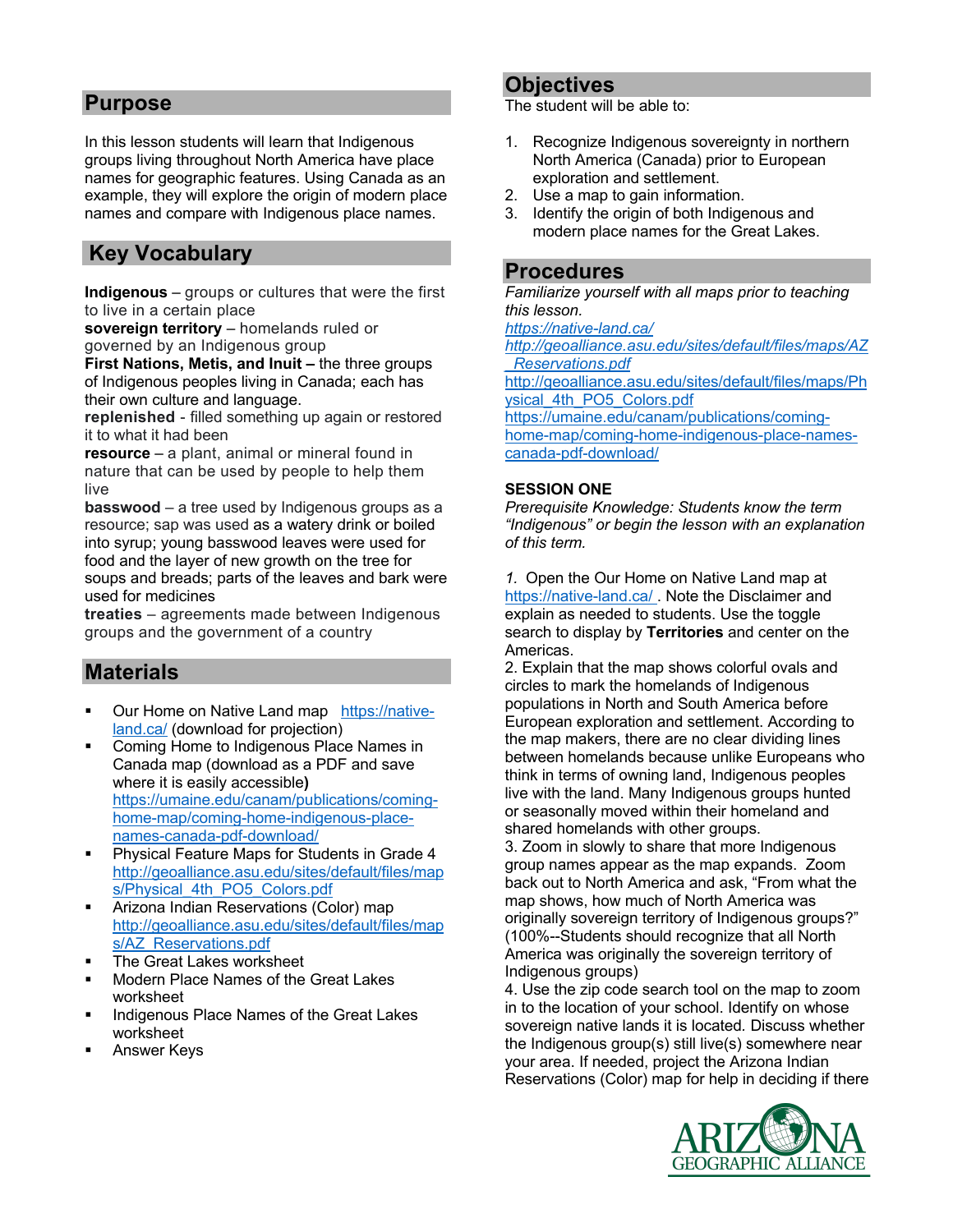is a reservation of this tribe near your school. http://geoalliance.asu.edu/sites/default/files/maps/AZ

\_Reservations.pdf

5. Next, move the Native Land map to show only the area of Canada. Explain that later, students will be learning about Indigenous groups' place names for geographic features in northern North America, the country of Canada today. Zoom in slowly and show students the names of Indigenous groups in Canada. Also explain that the names Canada and America are not on the map because they are not Indigenous names for the land.

6. Turn off the **Territories** search toggle switch on the map - so that all switches are off- and zoom in to show geographic features. Review that there are two types of geographic features: **human and physical**. (If needed, project the AzGA Physical Feature Maps for Students in Grade 4 Color map to review types of physical features.

http://geoalliance.asu.edu/sites/default/files/maps/Ph vsical\_4th\_PO5\_Colors.pdf) Have the class identify which physical features are shown on the northern North America section of the map. (rivers, lakes, mountains, islands)

7. Give examples of place names for physical features in your area (the Grand Canyon, the Colorado River, etc.,) and explain that Indigenous groups identify physical features in their homelands with place names. However, these Indigenous names are not the names usually found on a modern map.

8. Move the map to the area of the Great Lakes and enlarge*.* Ask what physical feature is shown. Toggle back to **Territories** and identify Indigenous tribes whose sovereign territory was in the Great Lakes area.

9. Share that students will be learning more about the Great Lakes and their modern and Indigenous place names and distribute *The Great Lakes* worksheet for students to read and complete. Collect for assessment if desired.

### **SESSION TWO**

1. Project the PDF of Coming Home to Indigenous Place Names in Canada map.

https://umaine.edu/canam/publications/cominghome-map/coming-home-indigenous-place-namescanada-pdf-download/ Review with students that Indigenous groups lived throughout North America before European exploration and colonization and that they gave place names to physical features in their sovereign lands.

2. Explain that this map shows the Indigenous place names of geographic features in Canada. Zoom in to the upper right corner to the map title, legend, and information. Read the map information, explain the

legend, and show examples of tribal place names in different areas of the map. As you explore the map, its creators would like you to explain that areas with few or no names only means that the cultural organizations and First Nations, Métis, or Inuit were not in agreement about having their place names included on the map at the time the map was made. Continue to show students the entire area of the map noting some of the Indigenous place names.

3. Zoom in to the area of the Great Lakes. Explain that, as they learned in Session One, the modern International Border between Canada and the United States goes through 4 of the 5 Great Lakes. Therefore only 4 of the lakes are shown in blue on this map. Lake Michigan, shown only in blue outline, is located entirely in the United States. Explain that they are going to learn how the Great Lakes were given the names we use today and will then compare those names to Indigenous place names for the lakes as shown on this map.

4. Lastly, scroll down to show the list of Southern Permissions*.* Explain that these are the Indigenous groups that provided their place names for use on this southern part of the Canada map.

5. Hand out student worksheet, Modern Place Names of the Great Lakes and read the directions to the students. Review the chart briefly as needed and have them complete the worksheet.

### **SESSION THREE**

1. Begin this session by following the steps below to open Coming Home to Indigenous Place Names in Canada map in order to locate more information about the Indigenous place names.

a. Open Adobe Acrobat

b. Within Adobe Acrobat, select "File" then select "Open" and choose the Coming Home Map from the location where you saved it.

c. When Adobe Acrobat opens the map, a Layers symbol will show at the left side of the map. This opens the list of groups that gave permission for their place names to be used.

d. There will be a side bar where you can toggle names on or off. This will show the location of their place names on the map and provide the details you need in this session.

2. Project the map. Review how the Great Lakes got their modern place names and that European (French) explorers named all of them, even though some Indigenous tribal names and place names were used. Using the map, explain that the French were the first European explorers to see the lakes and meet the Indigenous tribes living there. The French traveled up the St. Lawrence River from the Atlantic Ocean in the early 1600s and by the mid-

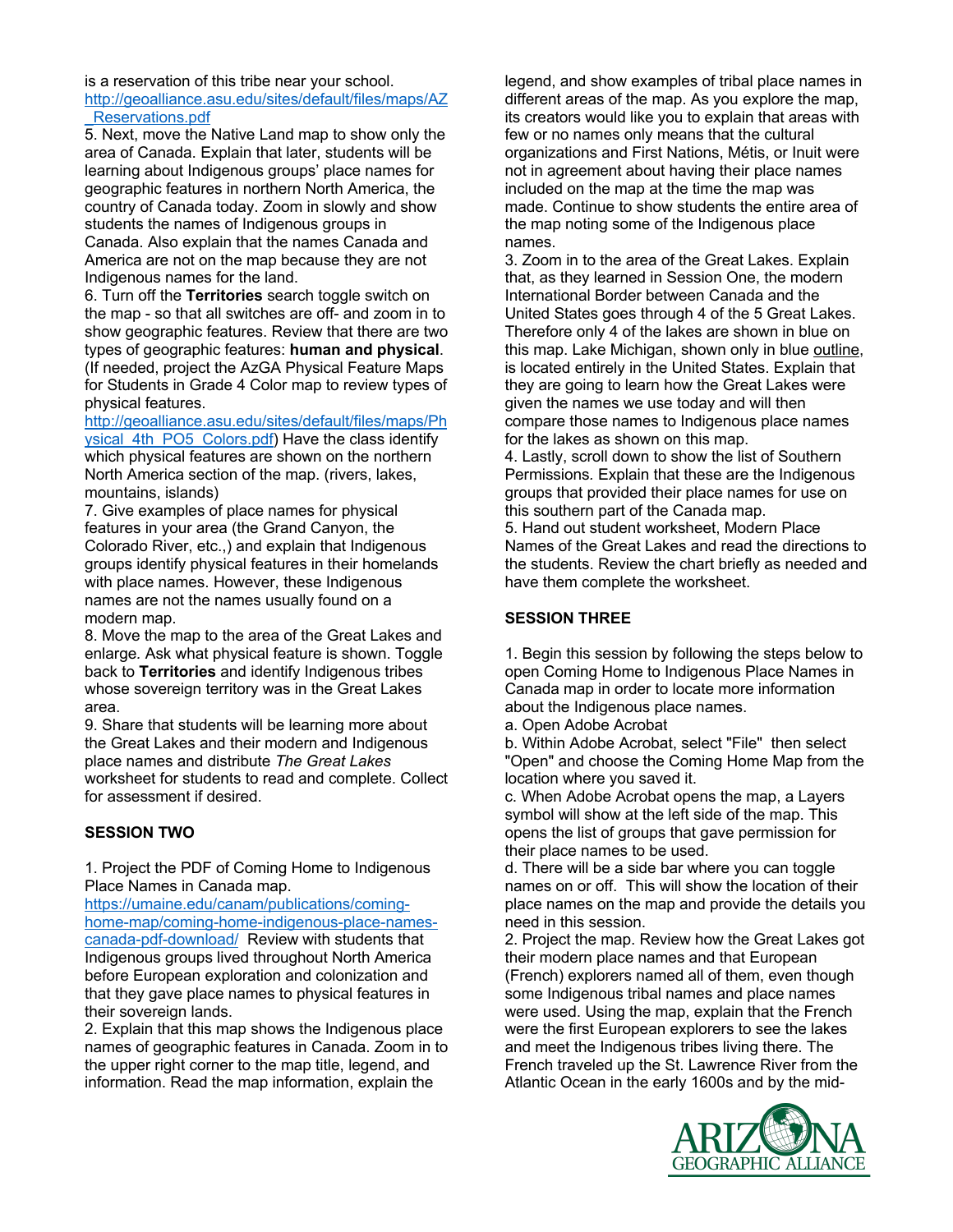1600s all 5 lakes were shown on French maps. Then discuss why the French explorers were the ones to name the lakes: (i.e., since the French were the first European explorers to see and make maps of the Great Lakes, they used their own names for them; they may not have known the Indigenous names or couldn't pronounce or spell them; there was sometimes more than one Indigenous name for a lake)

3. Share that today they will use the Coming Home to Indigenous Place Names in Canada map to locate Indigenous place names for the Great Lakes. They will identify each Indigenous place name and the English meaning of their place name. Zoom in on the legend to show how the Indigenous place names and their English meanings are written on the map. Then go to the area of the Great Lakes, zoom in and point out the Indigenous place names and their English meanings written on the lakes. (Note: There are several names near the edges of the lakes, but show students that they name rivers or islands, not the lakes. The lake names are printed in blue, other physical features are in black.)

4. Hand out the Indigenous Place Names of the Great Lakes worksheet and explain that together you will use the map to identify Indigenous place names for the 4 lakes.

5. Point to each lake one at a time and help students identify its modern name by its shape using the small maps on the worksheet. Then point out the Indigenous place name(s) and English meaning(s). Also identify the name of the tribe sharing the place name by showing students where tribal names are identified on the sidebar of the map. Two sources, *Charles Lippert and Jorden Engel, The Great Lakes: An Ojibwe Perspective (The Decolonial Atlas)* and *Karonhi:io Delaronde and Jordan Engle,* 

*Haudenosaunee County in Mohawk (The Decolonial Atlas)* provided the Indigenous place names for the lakes. Click on the Layer Visibility icon for each source and you will see tribal place names disappear/appear. This will show you which tribes provided the place names for each lake. Have students copy the tribe's name and place name's English meaning onto their worksheet in the appropriate place.

6. Repeat process with all lakes explaining vocabulary words as needed such as *replenished*, *resource*, and *basswood*. (See Key Vocabulary) 7. When all Indigenous place names' English translation and corresponding tribal name are recorded, have students compare modern and Indigenous place names by answering the 3 questions on the top of the next page.

8. Next, read aloud the information explaining reasons for naming a place. Be sure students understand the reasons and why some of them are especially important to Indigenous tribes. Then have them follow the directions for filling out the chart. 9. End lesson by reviewing with students that Indigenous groups living throughout North America have place names for geographic landforms which help and guide them as they live and travel throughout their lands.

### **Assessment**

### **ELA and Social Science**

The Great Lakes, the Modern Place Names of the Great Lakes, and the Indigenous Place Names of the Great Lakes worksheets can be graded for completeness and accuracy. Mastery will be considered a score of 80% or higher.

A Vocabulary Test can be given with a focus on the Key Vocabulary for this lesson. Mastery will be considered a score of 80% or higher.

## **Extensions**

Students could research the naming of the Niagara River and Falls and compare to the Indigenous place names given on the map. Use the sidebar layer of tribal names and go to *Charles Lippert and Jorden Engel, The Great Lakes: An Ojibwe Perspective (The Decolonial Atlas),* click on the Layer Visibility icon and you will see tribal place names disappear/appear. This will show you which place names for the river and falls belong to this tribe.

Students could use the tribal source cited above with a copy of the **Reasons for Naming a Place** chart from the student worksheet to explore reasons why other Indigenous place names in the Great Lakes region might have been given.

Students could use the Inuit Heritage Trust and the Inuit Heritage Trust (Where We Live and Travel Map) in the sidebar layer to explore place names of the Inuit tribe for areas in Hudson Bay, Baffin Island, and the Labrador Sea. Using the **Reasons for Naming a Place** chart, students can explore the importance of Indigenous place names when living and traveling in Arctic lands.

Students could explore changes made from modern geographic place names back to Indigenous names (i.e., Mount McKinley to Denali.)

Students could explore the origin of local geographic place names.